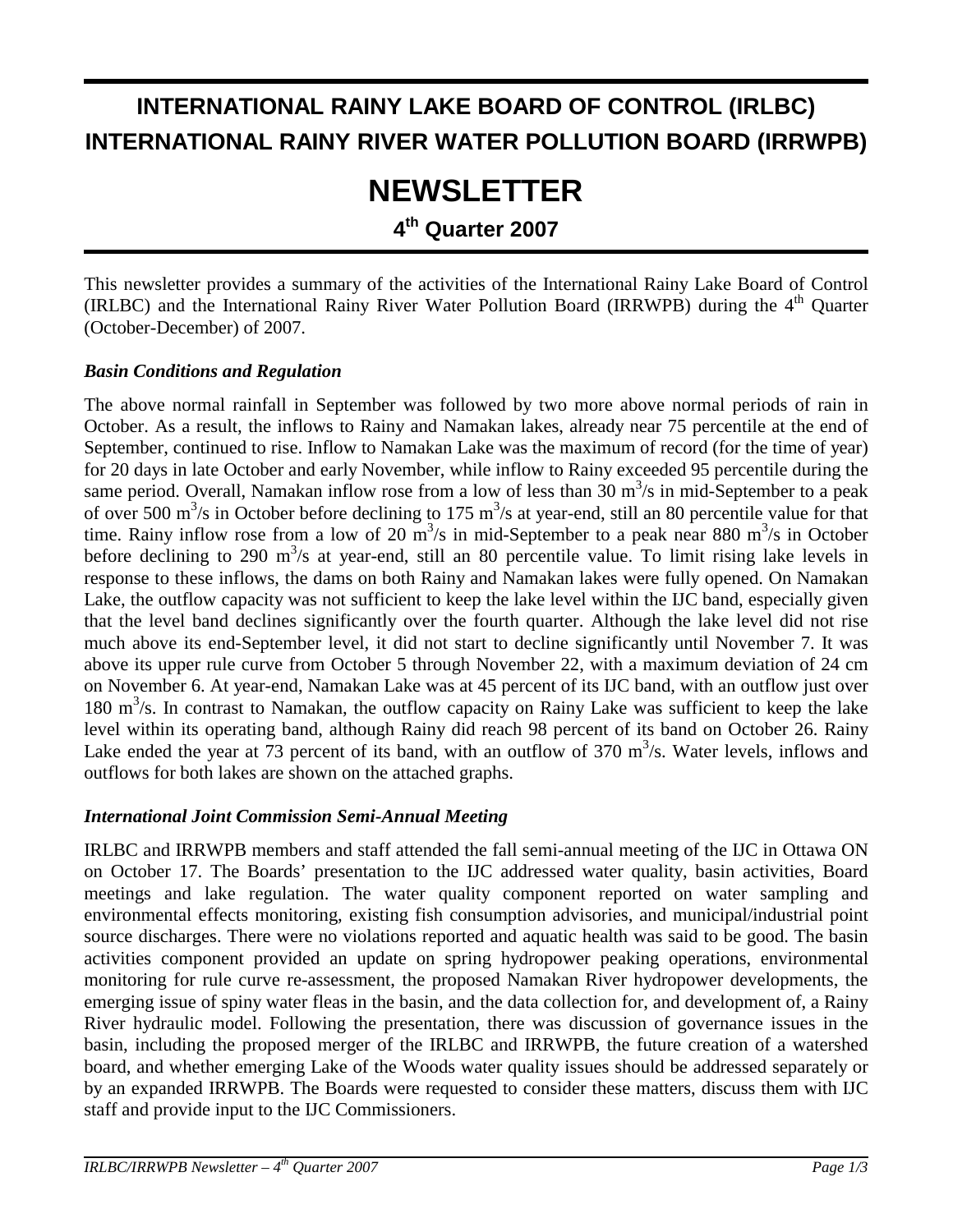# *Board Meetings*

During the quarter, the Boards met in Ottawa on October 16 and held a conference call on October 31. The Ottawa meeting focused on the presentation to the IJC the next day. The conference call was focused on the IJC's Watershed Boards initiative; a briefing by Willem Brakel of the IJC's US Section was followed by questions and discussion.

## *Rainy River Hydropower Peaking*

During the  $4<sup>th</sup>$  quarter the Work Group confirmed that, in the spring of 2008, as in 2007, no peaking would be conducted during a 2.5 month spring spawning period window, nominally from April 15 through June 30 but with actual dates depending on the status of the spawn. The agreement for this ongoing trial will be reviewed in the fall of 2008. The Work Group agreed that the process had worked well in 2007 and thanked Boise and Abitibi for their co-operation.

#### *Proposed Hydropower Developments on the Namakan River in Ontario*

As reported in previous Newsletters, these proposed developments continue to be a matter of public concern. By letters dated October 12, the IJC alerted the US Department of State and the Cdn Dept of Foreign Affairs & International Trade about the issue. These letters and related attachments were posted on the IRLBC and IRRWPB web sites in November.

#### *Environmental Monitoring for Future Rule Curve Evaluation*

This topic was last addressed in the 1<sup>st</sup> Quarter 2007 Newsletter. A team was to be named by the IJC to develop and cost a plan to conduct Rainy River data collection and analysis, and basin socio-economic studies, to fill current gaps in the information needed to re-assess the Rainy and Namakan rule curves in 2015. Concern was expressed at a meeting with the basin resource agencies in August that this had not yet been done, and was raised again in the Boards' presentation to the IJC in October. By year-end, prospective team members had been contacted by the IJC but funding was still an issue.

#### *Rainy River Hydraulic Model*

Under the IJC's International Watersheds Initiative, the US Section of the IJC has been funding work since 2006 by the US Geological Survey and the US Army Corps of Engineers to collect data for, and develop, a hydraulic computer model of the lower Rainy River. Last mentioned in the 4th Quarter 2006 Newsletter, this work is also addressed in the fall 2006 and both 2007 Board reports to the IJC. Work on the model was completed in late 2007, but further review, testing and a report remain to be done.

#### *IRRWPB Receives Reply Letter from MPCA on Mercury Monitoring*

The IRRWPB received a letter from the Minnesota Pollution Control Agency (MPCA), dated November 26, 2007, in response to recommendations about mercury monitoring near the Pine Island Peat Facility project. The IRRWPB request was in consideration of inquiries received from Manitoba Eco-Network and the Indigenous Environmental Network and on the Board's review of the permit and other information for this facility concerning potential transboundary effects of water pollution. The MPCA response stated that the facility holds a NPDES Permit for which the operators must comply and the MPCA reviews quarterly regarding discharge of total mercury concentration. The IRRWPB intends to review in greater detail the contents of the MPCA response and include their recommendations in the spring 2008 semi-annual report to the IJC.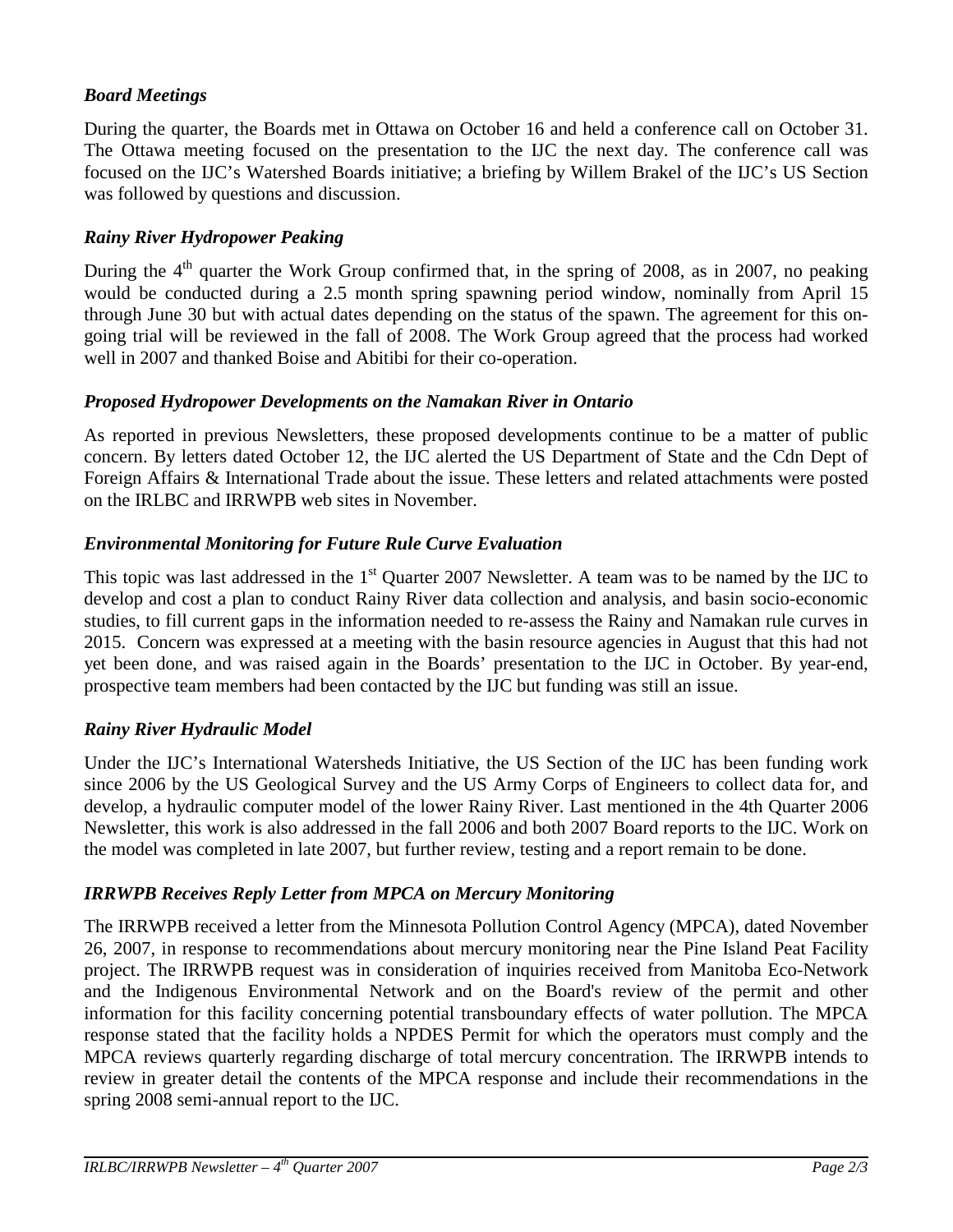## *Appointment of New IRRWPB Member*

Effective October 15, Melanie Neilson (Environment Canada, Burlington ON) was named by the IJC as the Cdn Co-Chair of the IRRWPB, replacing John Merriman, who had retired in March 2007.

*Questions or comments? Contact the Boards' Secretary:* 

*Kari Layman USACE - St. Paul District 190 Fifth Street East St. Paul, Minnesota 55101 - 1638 Phone: 651 290-5424 Fax: 651 290-5841 Email: Kari.L.Layman@usace.army.mil*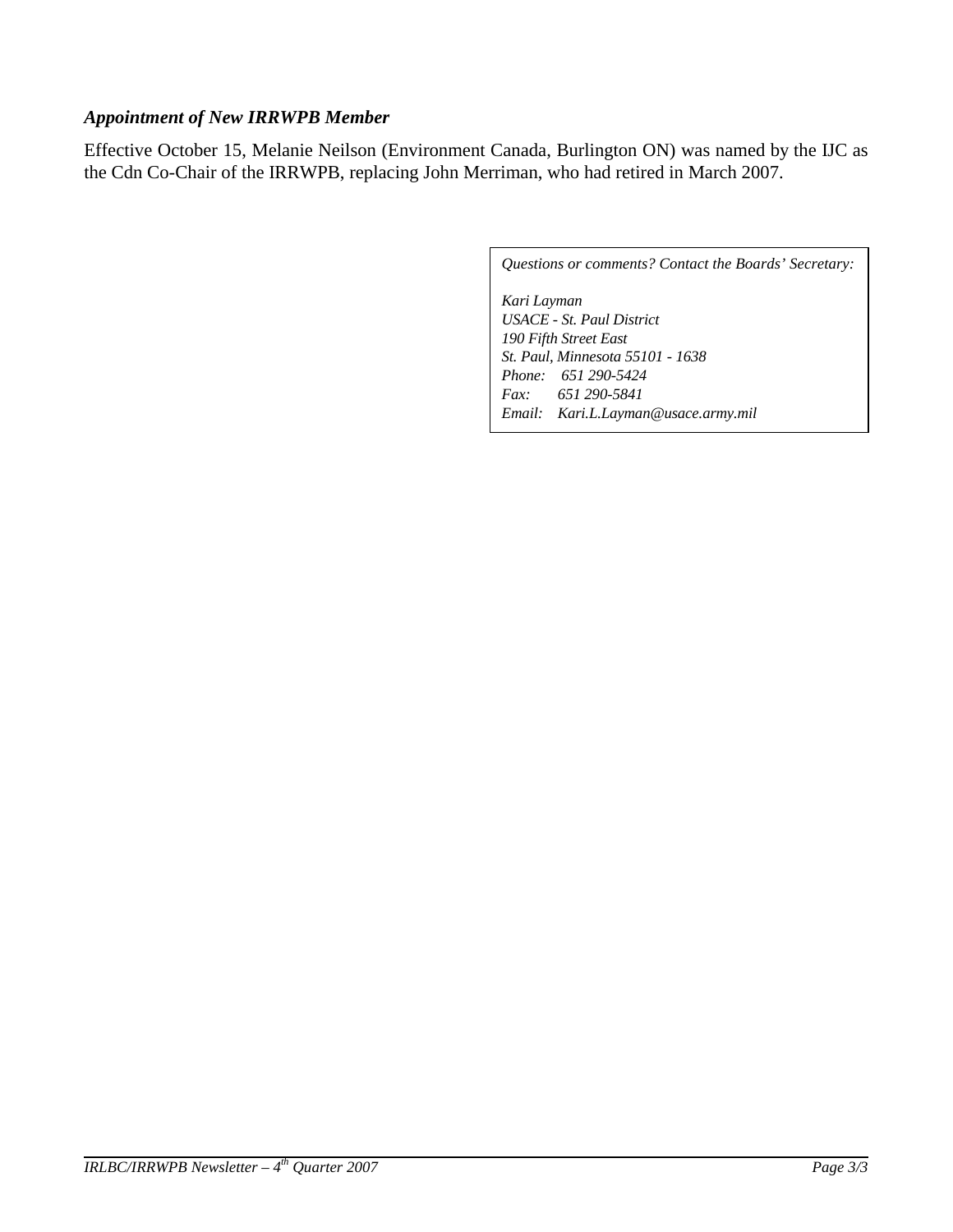# NAMAKAN LAKE